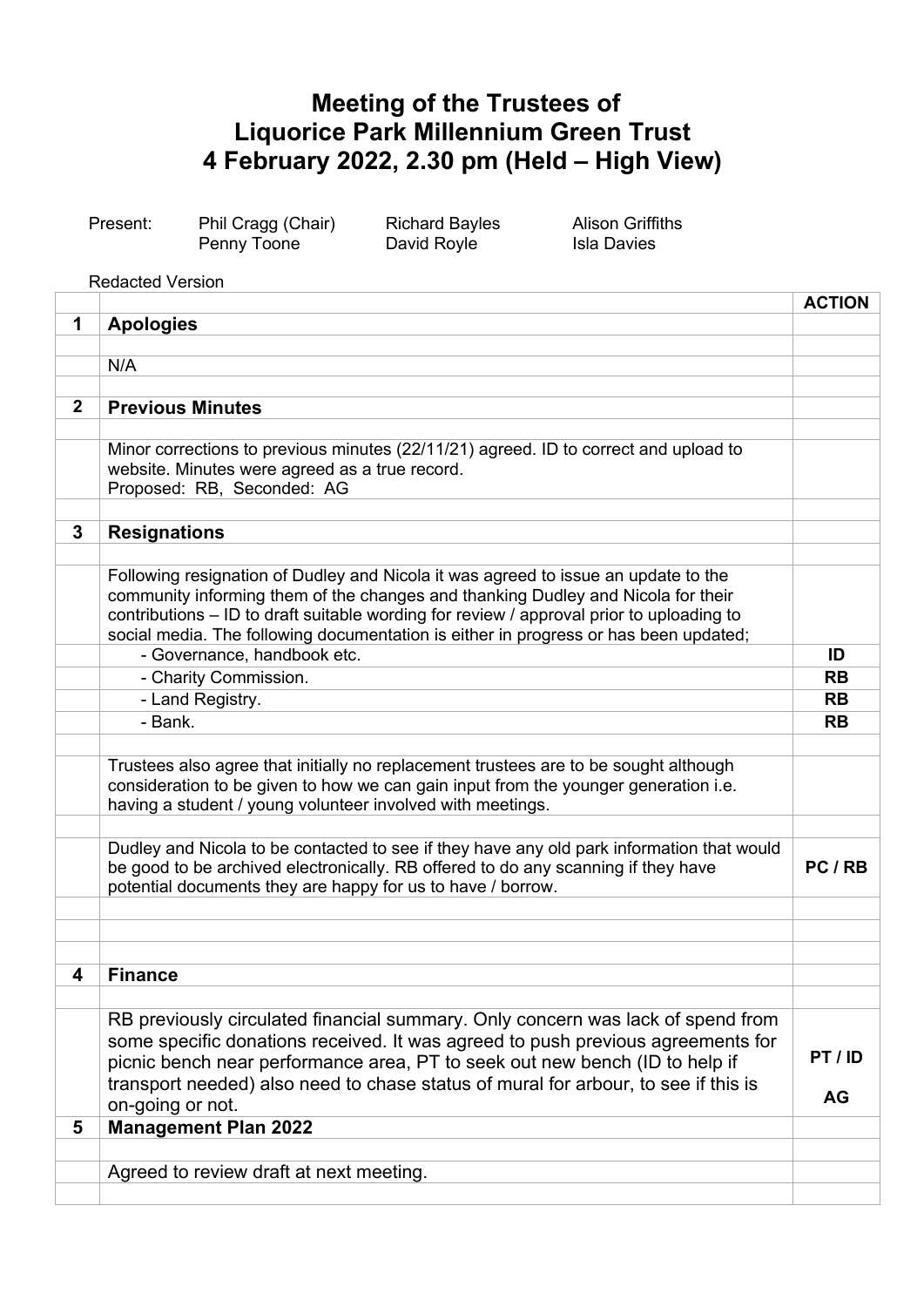| 6              | <b>Neighbours Update</b>                                                                                                                                                                                                                                                                                                                                                                                                                            |                        |
|----------------|-----------------------------------------------------------------------------------------------------------------------------------------------------------------------------------------------------------------------------------------------------------------------------------------------------------------------------------------------------------------------------------------------------------------------------------------------------|------------------------|
|                | ID reported nothing to discuss.                                                                                                                                                                                                                                                                                                                                                                                                                     |                        |
|                |                                                                                                                                                                                                                                                                                                                                                                                                                                                     |                        |
| $\overline{7}$ | <b>Governance</b>                                                                                                                                                                                                                                                                                                                                                                                                                                   |                        |
|                |                                                                                                                                                                                                                                                                                                                                                                                                                                                     |                        |
|                | Accident - ID reported that recent incident had been recorded. All agreed that at<br>this stage no further action was required other than update the accident book. RB<br>to provide wording.                                                                                                                                                                                                                                                       | <b>RB</b>              |
|                | Trust Aims Health Check – ID & AG to review (include looking at previous work)<br>to confirm we are meeting the aims of the deed. Applicable findings to be<br>forwarded so they can be included in the maintenance plan.                                                                                                                                                                                                                           | ID / AG                |
|                | Survey – All agreed survey report should be published on social media and<br>copies sent to applicable people / organisations (i.e. Community police).<br>All trustees thanked Isla for all her hard work. Fantastic job. Suggested future<br>survey should build on this report with a more quantified approach to certain<br>questions.<br>In terms of this report AG to propose initial list of actions we can take to address<br>issues raised. | ID / AG                |
|                |                                                                                                                                                                                                                                                                                                                                                                                                                                                     | <b>AG</b>              |
|                |                                                                                                                                                                                                                                                                                                                                                                                                                                                     |                        |
| 8              | IT                                                                                                                                                                                                                                                                                                                                                                                                                                                  |                        |
|                | ID gave latest data;<br>- 111 users now signed onto Mailchimp<br>- WEB unique visits numbers increased from 216 in Jan 21 to 616 in Jan 22<br>- WEB total visits numbers increased from 310 in Jan 21 to 961 in Jan 22.<br>The survey has contributed to increased numbers.                                                                                                                                                                         |                        |
|                |                                                                                                                                                                                                                                                                                                                                                                                                                                                     |                        |
| 9              | <b>Volunteers</b>                                                                                                                                                                                                                                                                                                                                                                                                                                   |                        |
|                | AG updated. Sunday is very popular with between 8 to 14 volunteers turning up<br>with 5 to 8 on Wednesdays. A good range of ages 19 to 72¼! There is a steady<br>turnover of younger volunteers, mainly students. We have unfortunately lost two<br>recently who have moved away, they will be greatly missed.<br>Geocachers are due to visit in March.                                                                                             |                        |
| 10             | <b>The Park</b>                                                                                                                                                                                                                                                                                                                                                                                                                                     |                        |
|                |                                                                                                                                                                                                                                                                                                                                                                                                                                                     |                        |
|                | Memorial Bench, Due to be fitted on Saturday. Photo shown to trustees.                                                                                                                                                                                                                                                                                                                                                                              |                        |
|                | Boundaries, Quotations being obtained for both parts of Southern boundary,<br>hopefully will receive in 3 to 4 weeks. Once obtained we will have a better idea of<br>costs involved. Vegetation being cleared as recommended by surveyor.                                                                                                                                                                                                           |                        |
|                | Signs, PC reported provider is closing the business. They have requested details<br>so deposit can hopefully be returned, although this may take a while.<br>Agreed to talk to alternative supplier regarding supplying new signs;                                                                                                                                                                                                                  | <b>PT</b><br><b>AG</b> |
|                |                                                                                                                                                                                                                                                                                                                                                                                                                                                     |                        |
|                | RB reported he has stripped and re-built lawnmower. It now starts and appears to                                                                                                                                                                                                                                                                                                                                                                    |                        |